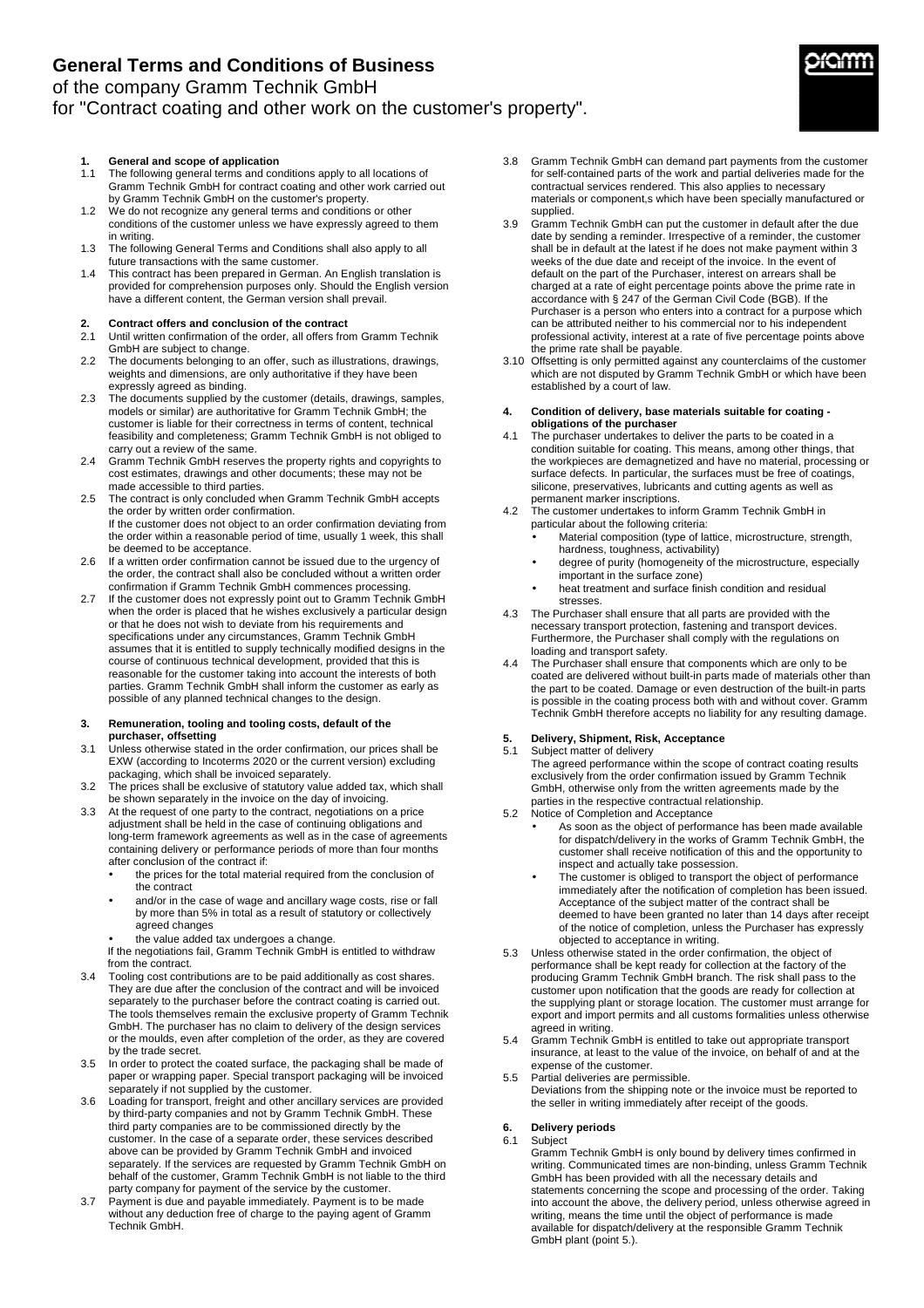# **General Terms and Conditions of Business**

of the company Gramm Technik GmbH

## for "Contract coating and other work on the customer's property".

- 6.2 Postponement of the delivery date Circumstances which may lead to a possible delay in the time of delivery, in particular the late provision of necessary information, the release of sample copies, etc., must be notified to the other party without delay. In such cases, the parties shall make cooperative efforts to promptly reschedule a delivery date, taking into account the interests of both parties. If the customer is in default of payment, Gramm Technik GmbH is also entitled to a right of retention in other order relationships. This also applies if fixed delivery periods have been agreed in other contractual relationships.
- 6.3 Default of Gramm Technik GmbH The customer may request Gramm Technik GmbH in writing to deliver within a reasonable period 14 working days after a binding delivery date or a delivery date mutually agreed in accordance with clause 2 has been exceeded. Only on expiry of this period shall Gramm Technik GmbH be in default.
- 6.4 Force majeure

Interruptions caused by unforeseeable events for which Gramm Technik GmbH is not responsible or which are unavoidable for Gramm Technik GmbH (e.g. by force majeure, such as riots, strikes, catastrophic events, legal or official factory stops) shall lead to an extension of the completion date by a period corresponding to the aforementioned interruption.

# **7. Default of acceptance of the purchaser**

- If the goods are not collected within 14 days after the request for collection, the Purchaser may be charged a reasonable storage fee upon expiry of this period.
- 7.2 If the goods are not collected at the latest three months after the request for collection, any liability for slightly negligent damage or loss shall lapse.
- 7.3 One month before the expiry of the aforementioned three-month period, a threat of sale must be sent to the customer. Gramm Technik GmbH is entitled to sell the goods at market value after the expiry of the period to cover its claims. Any excess proceeds shall be refunded to the customer.

#### **8. Claims for defects**  Defect-free quality

The object of performance shall be determined exclusively in accordance with the order confirmation of Gramm Technik GmbH, which shall be manufactured in accordance with the specifications communicated by the customer. The service will be rendered with the greatest possible precision of craftsmanship. However, due to the nature of the work, certain shortfalls are unavoidable. Unless otherwise agreed in writing, Gramm Technik GmbH shall not be liable for work-related rejects and work-related shortfalls up to an amount of 3%.

In all other respects the work is free from material defects if it has the agreed quality. Insofar as the quality is not agreed, the work shall be free of material defects,

- if it is suitable for the use presumed under the contract, or otherwise for the
- otherwise suitable for normal use and has a quality which is customary for works of the same type and which the Buyer can expect in view of the type of work.
- 8.2 Notification of Defects

The Ordering Party shall immediately inspect the received object of performance for quantity, condition and damage. Defects must be reported immediately and in writing to Gramm Technik GmbH. Defects which are not obvious must be reported within one year at the latest, in the case of buildings within five years at the latest after acceptance. If further processing is carried out by the customer in the case of obvious defects, the goods shall be deemed to have been accepted. 8.3 Subsequent improvement

- If the work is defective, the customer may demand subsequent performance. If the customer demands subsequent performance, Gramm Technik GmbH may, at its option, remedy the defect or produce a new work. If Gramm Technik GmbH chooses to make a new work, the customer shall be obliged to make the items available to Gramm Technik GmbH at cost price of the items to be remedied for the subsequent performance. It may refuse subsequent performance if this is only possible at disproportionate cost. If it produces a new work, it may demand return of the defective work from the customer. The return of items is only permissible after prior written information to Gramm Technik GmbH. Until the items are taken back, the customer must store them free of charge and with the necessary care.
- 8.4 Self-remedy, withdrawal and price reduction A remedy of defects by the customer himself (= self-execution) or a withdrawal from the contract or a reduction in price on account of defects presupposes that the customer has set Gramm Technik GmbH a reasonable period in writing for rectification and that Gramm Technik GmbH has not complied with this period without giving sufficient reasons for excuse and promising to rectify within a further reasonable period. Moreover, withdrawal from the contract or self-execution at the expense of Gramm Technik GmbH are only possible if a mere

reduction of the price is unreasonable for the customer. Self-remedy is also excluded if it causes disproportionate costs. 8.5 Limitation

- The limitation period for defect rights shall begin with the acceptance of the object of performance.
- It is one year, in the case of buildings five years.
- 8.6 If Gramm Technik GmbH performs according to drawings. specifications, samples, requirements and / or other documents of the customer, the latter shall bear the risk of suitability for the intended use. With regard to the surface finishing to be carried out, the purchaser also bears the responsibility for the correctness and completeness of the required information in accordance with Clause 4 and all information in accordance with Clause 2.3 of these General Terms and Conditions and for a treatment specification adapted to the subsequent intended use.
- If the surface finishing does not lead to success for reasons for which Gramm Technik GmbH is not responsible, e.g. because the customer has provided incorrect information as required in Clause 4 of these General Terms and Conditions, Gramm Technik GmbH did not know and / or could not have known of hidden defects in the workpiece before the surface finishing was carried out, or because the shape, the surface condition or the condition of the workpieces supplied made successful surface finishing impossible, but Gramm Technik GmbH did not know and / or could not have known of this, the treatment fee must nevertheless be paid. Necessary subsequent treatments will be invoiced separately under the above-mentioned conditions.
- 8.8 If an acceptance test or an initial sample test has been agreed with the customer, the complaint about defects which the customer could have detected during a careful acceptance test or initial sample test is excluded.

### **9. General limitation of liability**

Gramm Technik GmbH shall in principle only be liable within the scope of these terms and conditions and to the extent that this is mandatory by law. All claims by the customer going beyond this, including any claims for compensation for consequential damage and damage arising from the performance of the repair or delivery of replacement parts, are therefore excluded, unless Gramm Technik GmbH is quilty of gross negligence or wilful misconduct or it is a question of injury to life, limb or health. If Gramm Technik GmbH has issued specific care instructions, these must be observed. In the event of non-observance, Gramm Technik GmbH shall not be liable for any resulting consequences.

### **10. Withdrawal, claims for damages**

- 10.1 Gramm Technik GmbH may withdraw from the contract without incurring any liability for compensation:
	- if it cannot carry out the delivery due to force majeure, strike, lockout or any other circumstance for which it is not responsible and which is of considerable importance for the completion of the goods
	- if it is not possible to fulfill the contract due to inadequate information provided by the purchaser
	- if the purchaser exceeds a payment deadline agreed in writing by more than 10 days and allows a grace period of at least 14 days set for him to elapse
	- if the Purchaser has provided untruthful information about his person and/or his financial situation
	- if an application is made for the opening of out-of-court or court settlement or bankruptcy proceedings.
- 10.2 If the Customer refuses to accept the agreed performance without justification or if the contract is not performed due to another reason within the Customer's sphere of influence, a lump sum of 10% of the total gross order amount shall be due as compensation in addition to the claim for remuneration for the purpose of simplified determination and simplified implementation of the existing claim for damages.
- 10.3 We expressly reserve the right to claim further damages in excess of the lump-sum compensation amount. This shall not affect the Purchaser's obligation to perform the contract. However, the agreement of the above lump-sum compensation does not affect the right of the customer to prove that no damage was incurred at all or that the damage was less than the lump sum.

### **11. Security rights of Gramm Technik GmbH**

- 11.1 Gramm Technik GmbH acquires a right of lien for its claims arising from the contract on the customer's movable goods processed by it, if these have come into its possession.
- 11.2 Insofar as Gramm Technik GmbH has worked on a building, it may demand the granting of a security mortgage on the customer's building plot for its claims under the contract. If its work has not yet been completed, it may demand the granting of the security mortgage for a part of the remuneration corresponding to the work performed and for the expenses not included in the remuneration.
- 11.3 In the event of access by third parties, in particular in the event of seizure or the exercise of another entrepreneur's lien, the customer must immediately notify Gramm Technik GmbH in writing and